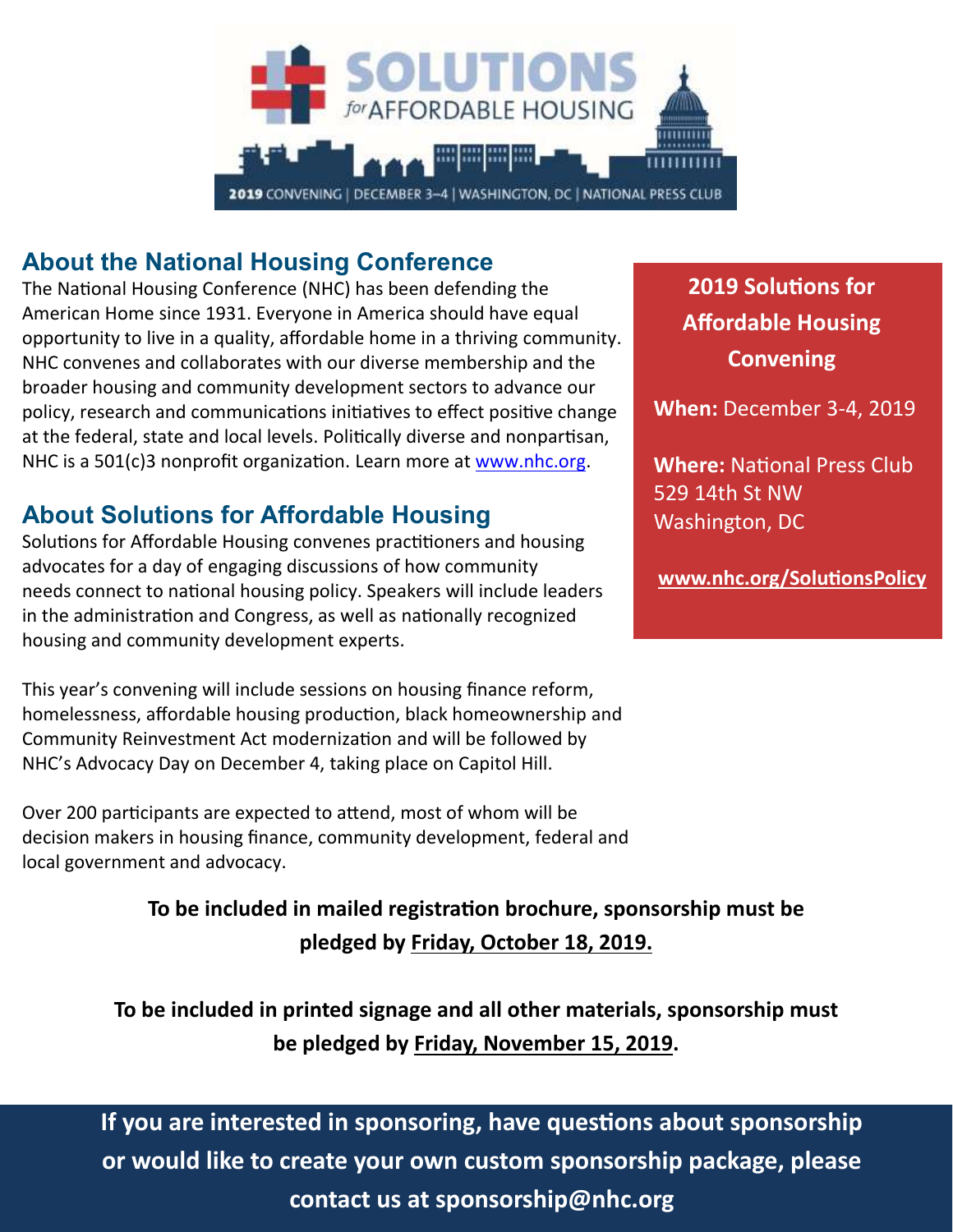

# Sponsorship Levels



*Contact NHC for details and to customize packages, which include prime live acknowledgement, exhibit space, complimentary registrations and more.*



#### **Networking Reception** SOLD **\$15,000**

*Your organization's brand will be prominently displayed at the convening reception, where attendees network over hors d'oeuvres and an open bar.*

- Acknowledgement on event signage with logo
- Acknowledgement in convening publications, the convening app and on convening website
- One item, sample or publication on display table
- 3 complimentary convening registrations

**If you are interested in sponsoring, have questions about sponsorship or would like to create your own custom sponsorship package, please contact us at sponsorship@nhc.org**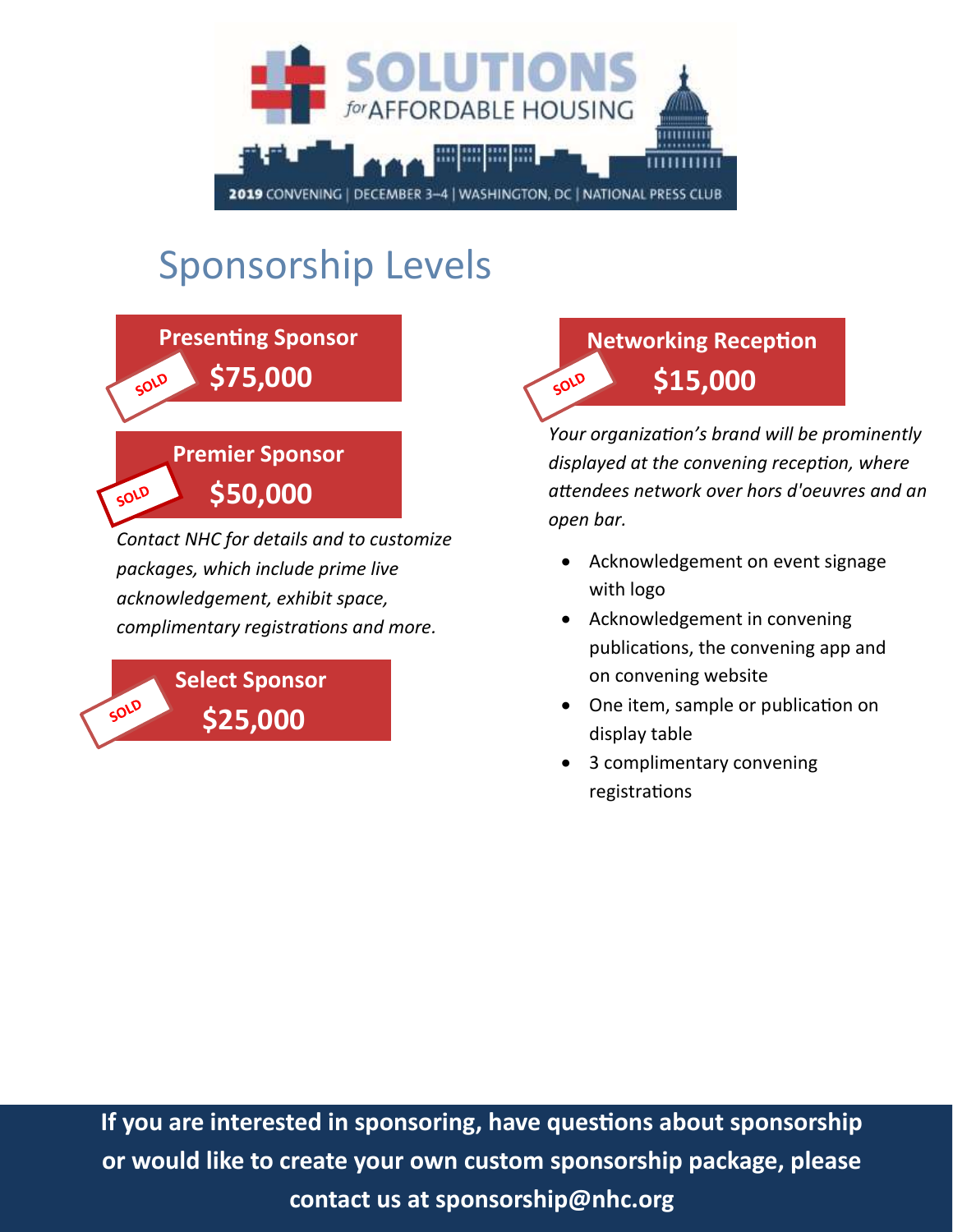

#### **Opening Luncheon**  SOLD **\$12,500**

*Sponsor the opening luncheon plenary, which will feature a dynamic speaker or panel.*

- Acknowledgement on event signage with logo
- Acknowledgement in convening publications, convening app and on convening website
- One item, sample or publication on display table
- 2 complimentary convening registrations

## **Advocacy Day \$5,000**

- Acknowledgement on event signage with logo
- Acknowledgement in convening publications, convening app and on convening website
- Logo displayed on Advocacy Day giveaway
- 1 complimentary convening registration

## **Advocacy Day Breakfast \$10,000**

*Sponsor the breakfast plenary, which will feature a dynamic speaker or panel.*

- Acknowledgement on event signage with logo
- Acknowledgement in convening publications, convening app and on convening website
- One item, sample or publication on display table
- 2 complimentary convening registrations

## **Session Sponsor \$3,500**

- Acknowledgement on event signage with logo
- Acknowledgement in convening publications, convening app and on convening website
- 1 complimentary convening registration
- Logo on Wi-Fi signage

**If you are interested in sponsoring, have questions about sponsorship or would like to create your own custom sponsorship package, please contact us at sponsorship@nhc.org**